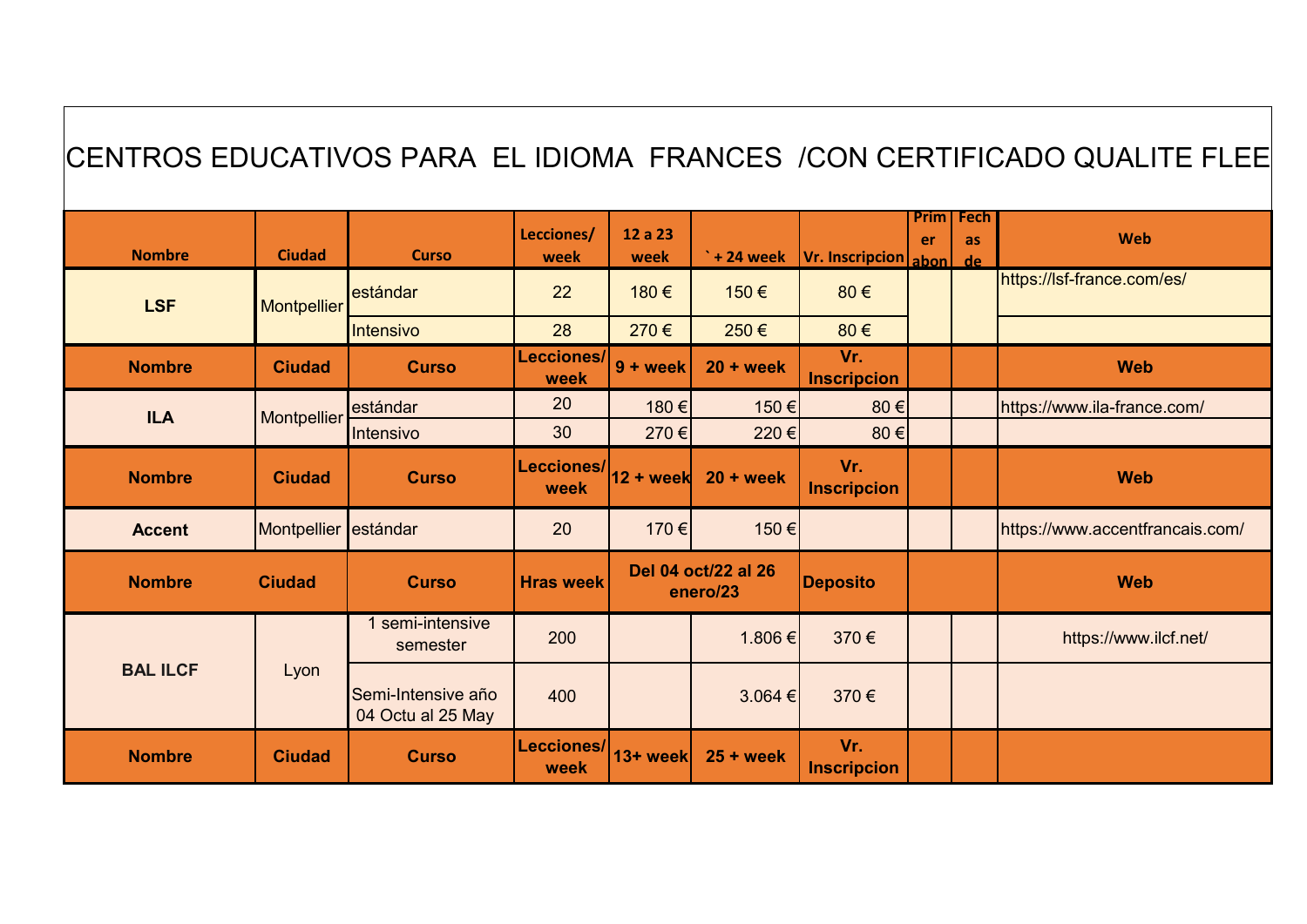| <b>Ecole Inflexyon</b>                  | Lyon          | Semi-Intensive           | 27                 | 195 €    | 190 €       | 50€                       |  | https://www.inflexyon.com/   |
|-----------------------------------------|---------------|--------------------------|--------------------|----------|-------------|---------------------------|--|------------------------------|
| <b>Nombre</b>                           | <b>Ciudad</b> | <b>Curso</b>             | Lecciones/<br>week | 13+ week | $25 + week$ | Vr.<br><b>Inscripcion</b> |  |                              |
| <b>BLEU</b><br><b>INTERNATIONAL</b>     | Lyon          | Semi-Intensive<br>course | 15                 | 135 €    | 125€        | 55 €                      |  | https://www.lyon-bleu.fr/es/ |
|                                         |               | <b>Standar Course</b>    | 21                 | 170 €    | 160€        | 55€                       |  |                              |
| <b>Nombre</b>                           | <b>Ciudad</b> | <b>Curso</b>             | Lecciones/<br>week | 13+ week |             | Vr.<br><b>Inscripcion</b> |  |                              |
| <b>ETOILE GROUPE</b><br><b>INSTITUT</b> | Paris         | <b>Standar Course</b>    | 20                 |          | 180€        | 80€                       |  | https://etoilegroupe.com/    |
|                                         |               | Intensive                | 26                 |          | 200€        | 80€                       |  |                              |
| <b>Nombre</b>                           | <b>Ciudad</b> | <b>Curso</b>             | <b>Hras week</b>   | 9+ week  | 16+ week    | Vr.<br><b>Inscripcion</b> |  |                              |
| <b>LILI LANGUES</b>                     | <b>LILI</b>   | <b>Extenso Course</b>    | 15                 | 175 €    | 150€        | 55€                       |  | https://lillangues.com/      |
|                                         |               | <b>Intensivo Course</b>  | 21                 | 245€     | 210€        | 55 €                      |  |                              |